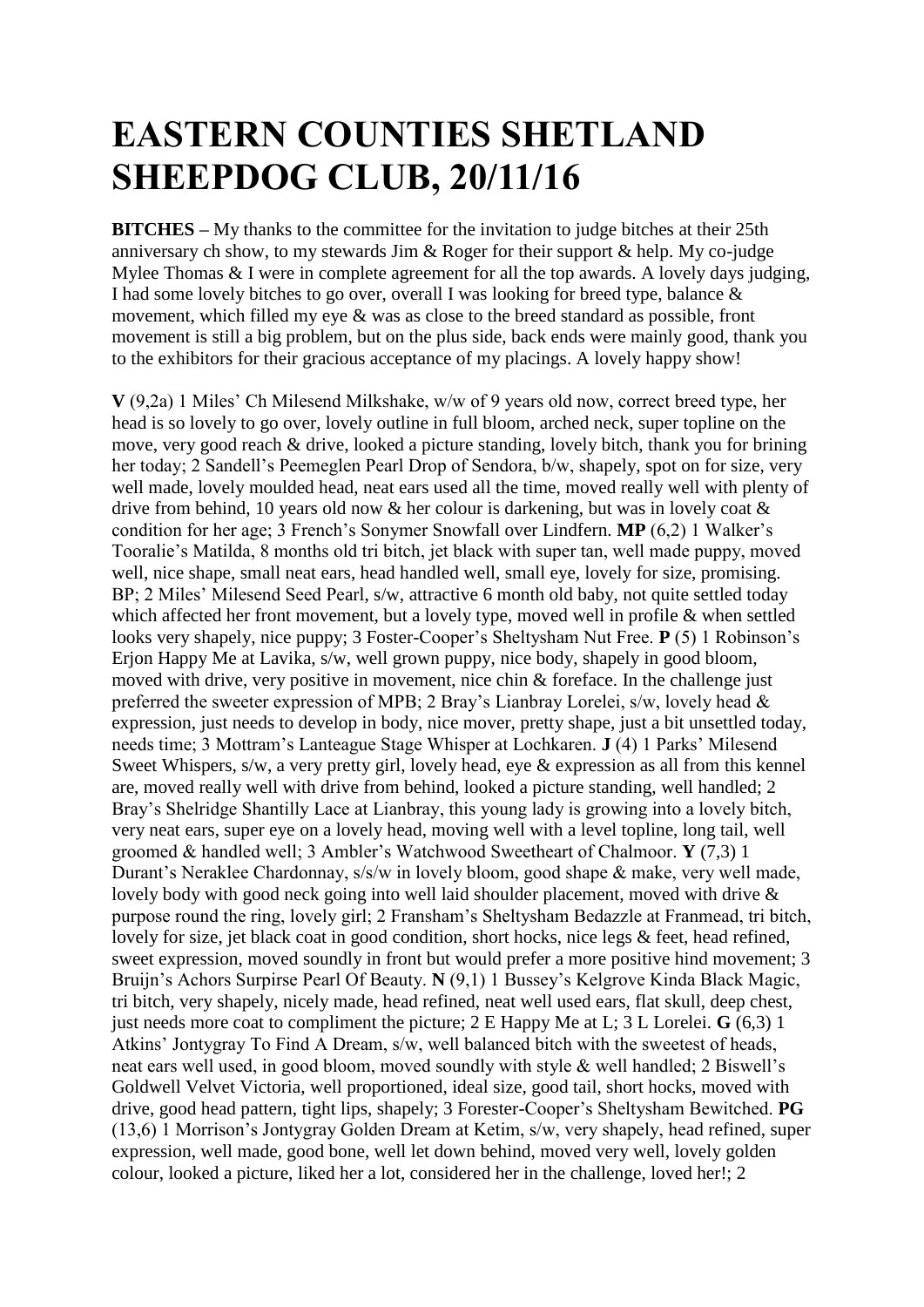Mitchell & Tydeman's Sendora On For The Road, b/m, another very shapely girl, good head shape, nicely moulded, lovely bone, very well put together & moved accordingly, good colour blue in good bloom, long tail, level topline kept on the move, another nice bitch; 3 Peters' Myter Pennies From Heaven for Shelworth. **L** (11,3) 1 Daniels & Taylor's Pepperhill Kicks 'N' Flicks, b/m, super colour blue, well broken. Well handled, she has the most balanced front  $\&$  rear  $\&$  covered the ground with ease, her head is balanced with blue eyes  $\&$ merry expression, not in full coat but what she had was very well presented, arched neck, lovely bitch, her time will come; 2 Miles' Milesend Bluebell, another blue bitch as her name suggests, very shapely, loved her head, so refined, neat ears, lovely bone, arched neck, level topline which she kept on the move, good eye placement & gentle expression, close up to 1st; 3 Morrison's Jontygray Evening Star at Ketim. **O** (5,1) 1 French's Lindfern Enchanted Dancer, s/w, spot on for size, in really good bloom, moved with plenty of drive from behind, head refined & moulded, lovely eye & expression, level topline, long tail, very glamorous, handled very well; 2 Parker's Tolarock Ice Ice Babe, b/m, nice size, lovely outline, nice clean head properties, lovely showgirl, very well made & moved accordingly, super tail length, for me I would like a tighter ear carriage, nevertheless a lovely bitch, so well handled; 3 Deveson's Lucky Liaison at Lianbray. **S/w** (8,1) 1 Robinson's Ch Lavika Life Time, s/w, lovely shape & make, super topline, moved out smartly, nice head, good chin, tight lips, balanced body, moved really well, looked a picture standing, shown to perfection by her young handler, loved her outlook & style, in lovely bloom. RCC; 2 Miles' Lundecocks Trendsetter, s/w, loved this young lady, super head, eye & expression, moved out really well with her handler, lovely body proportions, short hocks, nice bone, long tail, well presented, just did not want to use her ears today; 3 Barnett & Hardman's Rainway Returning to Seauall. **Tri** (8,1) 1 J Evening Star at K, placed in a lovely Limit class! Well made tri bitch, good black & lovely tan, clean head & expression, shapely, moved with drive, well balanced, in lovely condition, very well handled; 2 Baker & Pettitt's Myriehewe Ellie at Lakebank, heavier than 1, in very good coat & condition, lovely showgirl, balanced all round, so well made so moved really well; 3 Framsham's Sheltysham Bedazzle at Franmead. **B/m** (4,1) 1 Barnett & Hardman's Ch Rainway Crystal Star, lovely b/m, super colour, made right & moved out really well, racy build, well balanced head, good eye placement & sweet expression, ears just tipped but well used. A nice outline & correct sweep over croup, low set tail, good double coat, looked a picture standing, could not deny her the CC, BIS & BV; 2 P Kicks 'N' Flicks; 3 Kennedy's Lirren Blue Gamble at Donbeley.

## **C TRUEMAN**

**DOGS**: VD 1 Weller, Evan Sommer Suprize JW, s/w, excellent coat, beautifully presented, lovely masculine expression, correctly placed and tipped ears, flat skull, almond shape eye, good overall profile shape, spot on for size, moved positively. 2 Riding, Willowtarn Taubyn Via Evad ShCM, s/w, lovely balanced shape, excellent reach of neck, level topline, good bend of stifle, would prefer better upper arm, although ears are correctly placed better tipped would enhance his expression, moved ok behind but his front movement let him down today, very attentive showman. 3 Taylor and Yuille, Stanydale All Spiced at Chelermead. MPD Very mixed class of puppies of different sizes and quality 1 Forster-Parish, Milesend Blue Raider, b/m, super colour, lovely size, good bone, head needs to develop and ears to settle, coat coming on nicely, front and rear construction ok, would prefer more neck, level topline, moved ok once settled. 2 Goodwin, Highbrook He's Got Style, s/w, really loved the head and expression on this puppy, flat skull, neat ears, correctly placed and shape eye, excellent size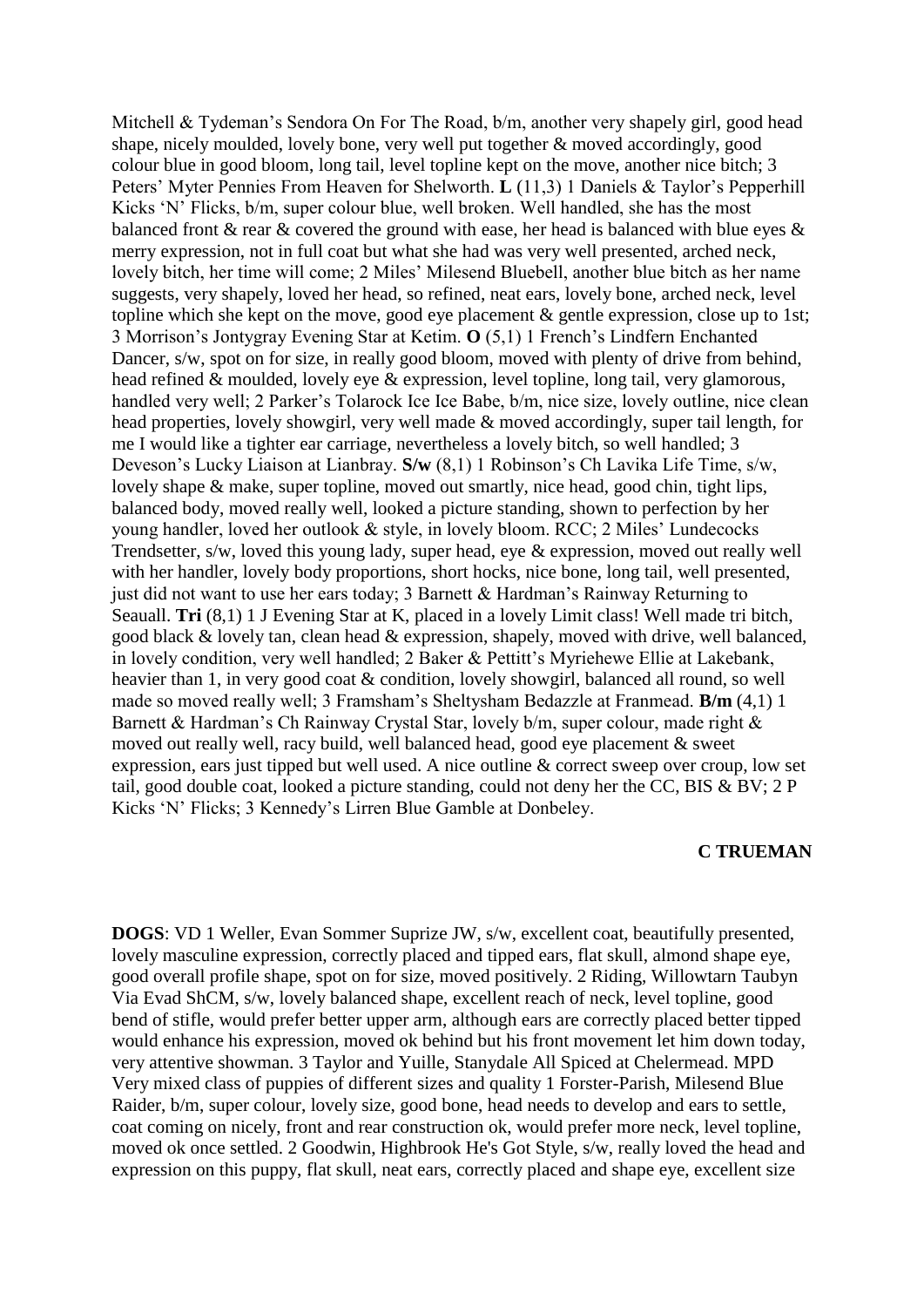and substance, lovely reach of neck, his topline needs to level, today he looked slightly bum high but as he develops should straighten. Little unsettled on the move. 3 Robinson, Lavika Luminary. PD 1 Robinson, Lavika Luminary, s/w, mature puppy, in excellent coat, good profile shape, correct ears carriage which he used well, lovely almond shaped eye, straight front, neat feet, moved well, I just felt he was up to size and a little strong in head. 2 Sheltysham Nut Box at Alnmac, lovely head and expression, good reach of neck, level topline, little narrow in front which showed in his front movement, showed well. 3 Robinson Lavika London Look. JD I nearly withheld the places in this class as the quality on the day was lacking in all three exhibits and it is a Crufts qualifying class. 1 Durant, Little Pip De Moorstile at Neraklee, b/m, shapely boy of excellent colour, very raw and narrow and needs lots of time to mature and he was extremely unsettled, but his patient and calm handler did well to help his confidence, movement a little to assess and he was not happy with the atmosphere, his head needs to develop and his length of muzzle spoilt his expression. 2 Norman, Milesend Murray, s/w, in good coat and showed well, good size, neat ears, would prefer a sweeter eye as it's a little round, unfortunately carrying too much weight which showed in his movement. 3 Sargent, Stanydale Puttin on The Ritz. YD 1 Walker, Marsula Shogun JW, tri, mature dog of correct size, shown in excellent condition, super profile shape, straight front, neat feet, lovely reach of neck, level topline, good sweep over loin, good depth of chest, masculine expression, I would prefer neater ear carriage, and eye a little round, moved and showed well. 2 Pattinson, Kyleburn Everlasting Dream, I really liked the shape of this dog, super reach of neck and very good front and rear construction, he lacks substance and maturity, lovely refined head, masculine expression, flat skull neat correctly placed ears, a little unsettled on the move, but a quality dog of excellent breed type that just needs time. 3 Linford, Hillhenry Thunderstorn JW. ND 1 Goodwin, Highbrook He's Got Style. 2 Robinson, Lavika Luminary. 3 Robinson London Look. GD 1 Stow and Withers, Stanydale Shot In The Dark, tri, very shapely dog of excellent quality, super front and rear construction, masculine expression, neat ears, flat skull, would prefer a sweeter eye, excellent reach of neck, good depth of chest of spring of rib, good bone, straight front and neat feet, lovely movement in front and profile, but his rear was a little erratic and let him down, not the best of showmen but done enough to win this class, seriously considered him in the challenge but I couldn't look past his rear movement. 2 French, Lirren Tri Wishing, another quality tri with lots to like, really good overall shape and balance, lean masculine head, neat correctly placed ears which he used non stop, moved well both ways, not as mature as my winner and not the finish of coat, lots of promise. 3 Atkins, Willowgarth Harvest Sunset over Jontygray. PGD 1 Mottram's, Midday Sun at Lochkaren, s/w, quality dog, super balanced profile shape, lovely reach of neck, level topline, correct sweep over loins, well constructed front and rear, well let down hocks, correct size, just right amount of bone and substance, masculine wedged shaped head, flat skull, well rounded muzzle, ears correctly placed but slightly better tipped would be better, good almond shaped eye, but lacked pigment around eye lids which slightly detracted from his expression, I really liked this dog and kept going back to him in the challenge but he didn't want to co-operate with his handler, moved well and beautifully presented. 2 Stuckey, Carolellen Country Fair of Honeybear, s/w, another lovely dog, one I've not seen before and lots to like, very shapely in profile and balanced, lovely reach of neck in excellent coat, head not as refined as my winner and although the eye is correctly placed I would prefer it darker, slightly high set tail moved and showed well. 3 Goodwins, Sandwick Turn Back Time at Highbrook. LD 1 Lamberts, Blenmerrow Music Maker, s/w, quality shaded sable of excellent breed type, a dog I've admired from the ringside for sometime, super overall shape, lovely reach of neck, level topline which he kept well on the move, good rear angulation, straight front, good depth of chest,I would prefer a better upper arm in front, which would have given a better front extension, lovely size and just the right amount of substance, in super coat, lean